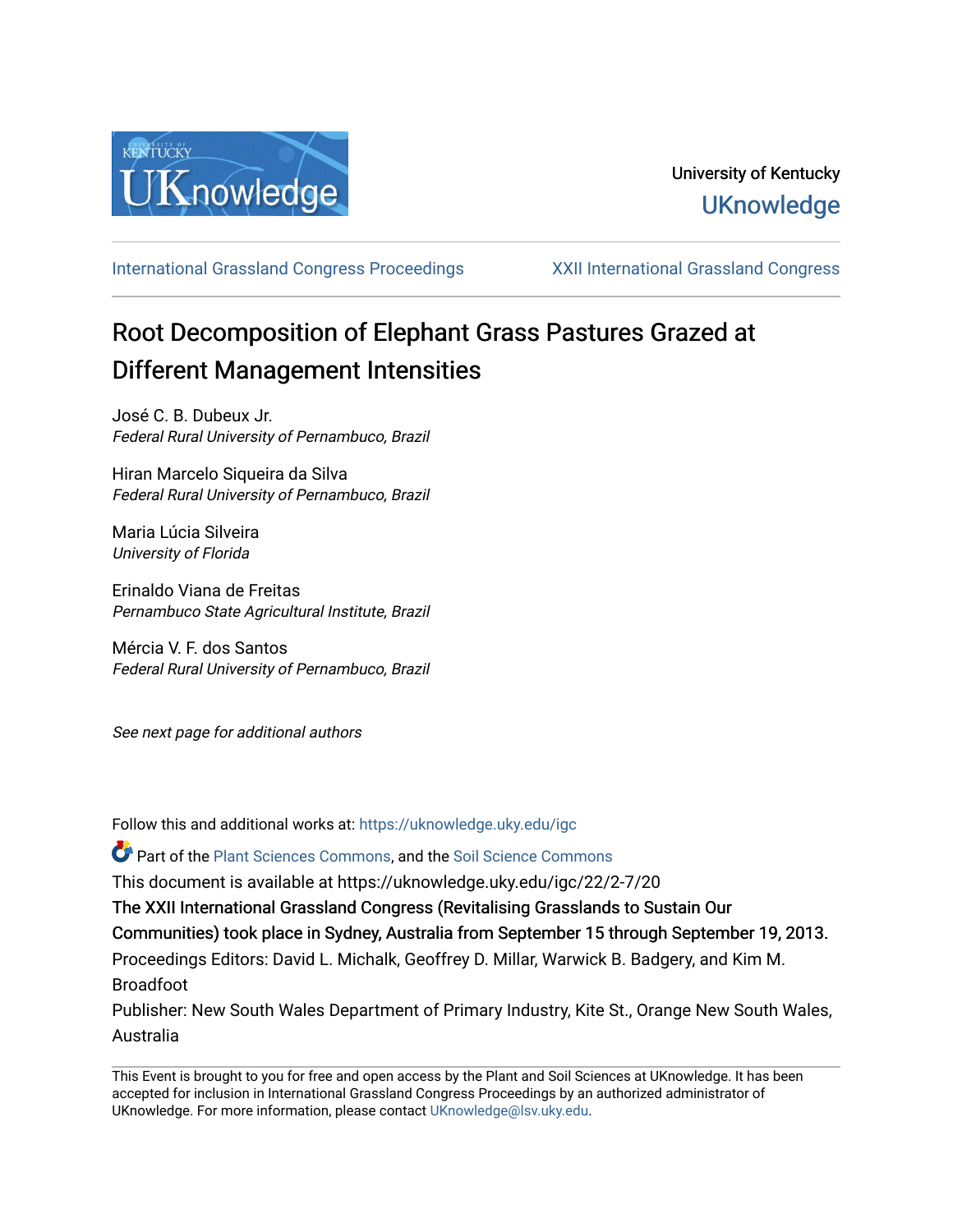### Presenter Information

José C. B. Dubeux Jr., Hiran Marcelo Siqueira da Silva, Maria Lúcia Silveira, Erinaldo Viana de Freitas, Mércia V. F. dos Santos, and Alexandre C. L. de Mello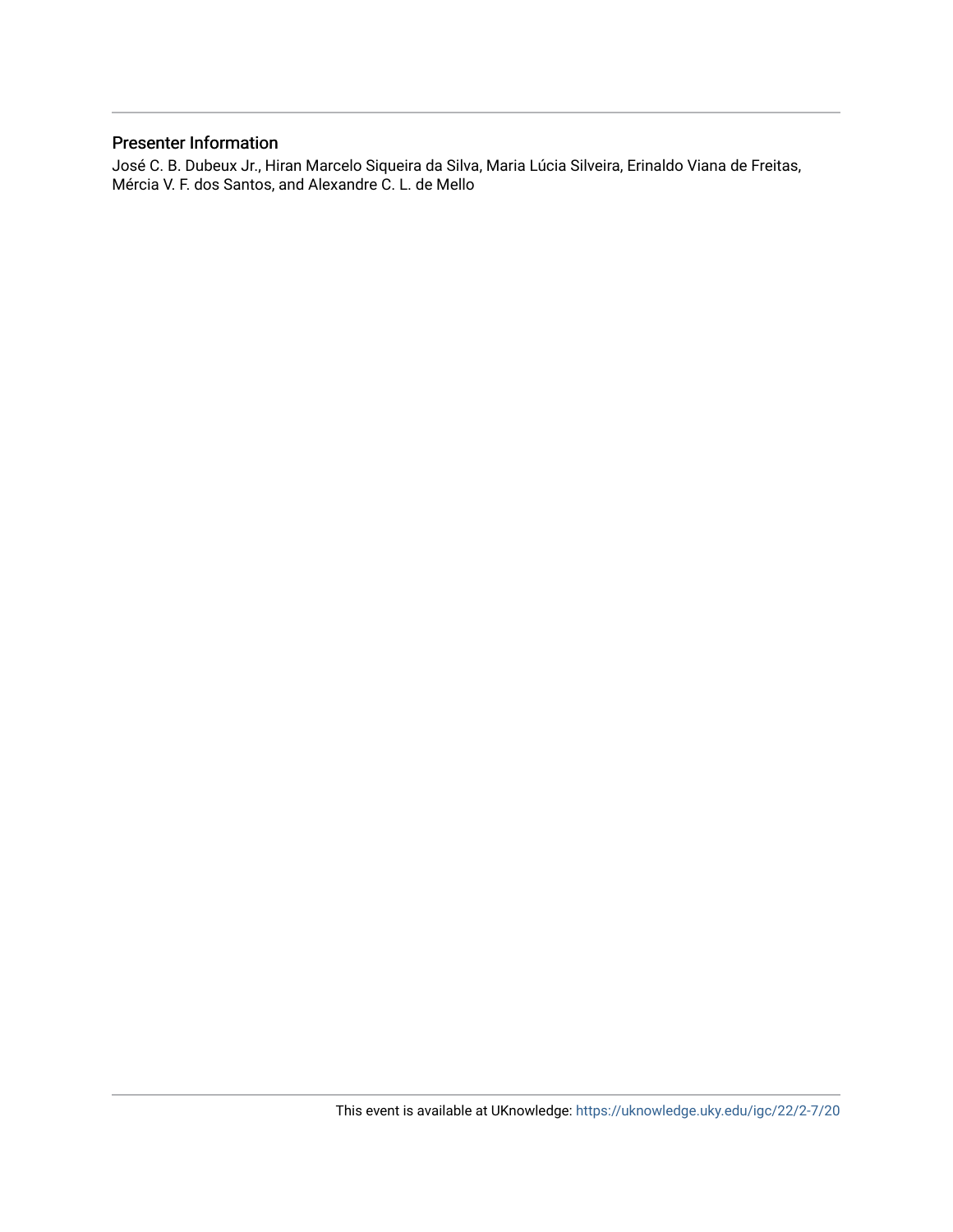## Root decomposition of Elephant grass pastures grazed at different management intensities

*José Carlos Batista Dubeux Jr <sup>A</sup> , Hiran Marcelo Siqueira da Silva <sup>A</sup> , Maria Lúcia Silveira <sup>B</sup> , Erinaldo Viana de Freitas <sup>C</sup> , Mércia Virginia Ferreira dos Santos<sup>A</sup> , Alexandre Carneiro Leão de Mello <sup>A</sup>*

<sup>A</sup> Federal Rural University of Pernambuco, Rua Dom Mamoel de Medeiros s/n Recife 52071-030 Pernambuco, Brazil.<br><sup>B</sup> University of Florida, 925 NW 56th Terrace, Gainesville, FL 32605, United States

C Pernambuco State Agricultural Institute, IPA, Av. General San Martin, 1371, Recife, Pernambuco, 50761-000, Brazil. Contact email: dubeux@dz.ufrpe.br

**Keywords:** C:N ratio, lignin, lignin:N ratio, organic matter, stocking rate.

#### **Introduction**

Grazing management may alter chemical composition of plant components affecting nutrient cycling. Among pasture management tools, adjustment of stocking rate (SR) and N fertilization have potential to affect nutrient cycling in the grassland ecosystem (Dubeux *et al.* 2007). Excreta from grazing animal and litter are the two major pathways of nutrient return on grazed pastures (Thomas 1992). Fertilization and SR may alter these pathways by different forms. Increasing fertilization generally increases pasture net primary productivity. Stocking rate affects different pasture and animal responses. Regarding nutrient cycling, increasing SR will likely increase proportion of nutrient returned through excreta as opposed to litter, increasing as a result nutrient losses (Dubeux *et al.* 2006). Root system may also be affected by management intensity. Frequent defoliation and low plant nutrition level may reduce root biomass (Richards 1993) and affect its decomposition. This study evaluated the effect of different SR´s and N fertilization levels on the decomposition of elephant grass roots.

#### **Materials and Methods**

Rainfall and temperature data for the experimental site in Itambé-PE (7.45°S, 35.24°W), Brazil is shown in Figure 1. Treatments were three stocking rates [2, 3.9, and 5.8 animal units (AU) /ha where  $1 \text{ AU} = 450 \text{ kg}$  live weight] and three N levels (0, 150, and 300 kg N/ha/year) on *Pennisetum purpureum* Schum. pasture. A split-plot experimental design was used in randomized blocks, replicated three times. Main plot was SR and split-plot the N fertilization level. Roots were sampled at 0-20 cm soil layer, dried, and incubated in nylon bags for different time periods: 0, 4, 8, 16, 32, 64, 128, 256, and 512 days. Root samples were collected and incubation occurred during 2009-2010 and 2010-2011 seasons. Bags were placed into the soil, at 20 cm depth. Data was analyzed using proc mixed from SAS (SAS 1996). Fixed effects included SR, N fertilization, incubation time, and periods (2009-2010 and 2010-2011). Random effects included block and its interactions with fixed effects. If incubation time was significant, the negative single exponential decomposition model was applied for each treatment at each block using SAS NLIN procedure, and the parameters (B0 and k) were evaluated using SAS MIXED procedure.



**Figure 1. Rainfall and temperature data for the experimental site; Itambé-PE, Brazil.**

#### **Results and Discussion**

Biomass decomposition was adequately explained by the single negative exponential model. During the second experimental period (2010-2011), roots showed higher decomposition rates compared to the first period (2009- 2010). Likely reasons for that are climate and treatment carry over effects (fertilization and SR) After 512 days of incubation, the remaining biomass in the first period was 40% whereas in the second period was 30%. The C:N ratio decreased along the 512 days of incubation for both experimental periods, however, the C:N ratio decreased faster during the second period ( $k = 0.00168$  g/g/day) compared to the first period (k =  $0.00113$  g/g/day). The C:N ratio remained above 30 after 512 days of incubation. The Lignin:N ratio was higher in the first trial than in the second for the different stocking rate (3.9 and 5.8 AU/ha). However, for the lower stocking rate (2.0 AU/ha), the ratio LIG:N did not differ between periods. In the first experimental period (2009-2010), the LIG:N ratio presented linear decreasing with increasing stocking rate. The remaining nitrogen followed the single exponential model. Treatments differed, with remaining N of 60, 45 and 40% for 0, 150 and 300 kg N/ha/yr, respectively. Root residues were more recalcitrant in the first period compared to the second period likely due to lower N and higher ADIN and lignin.